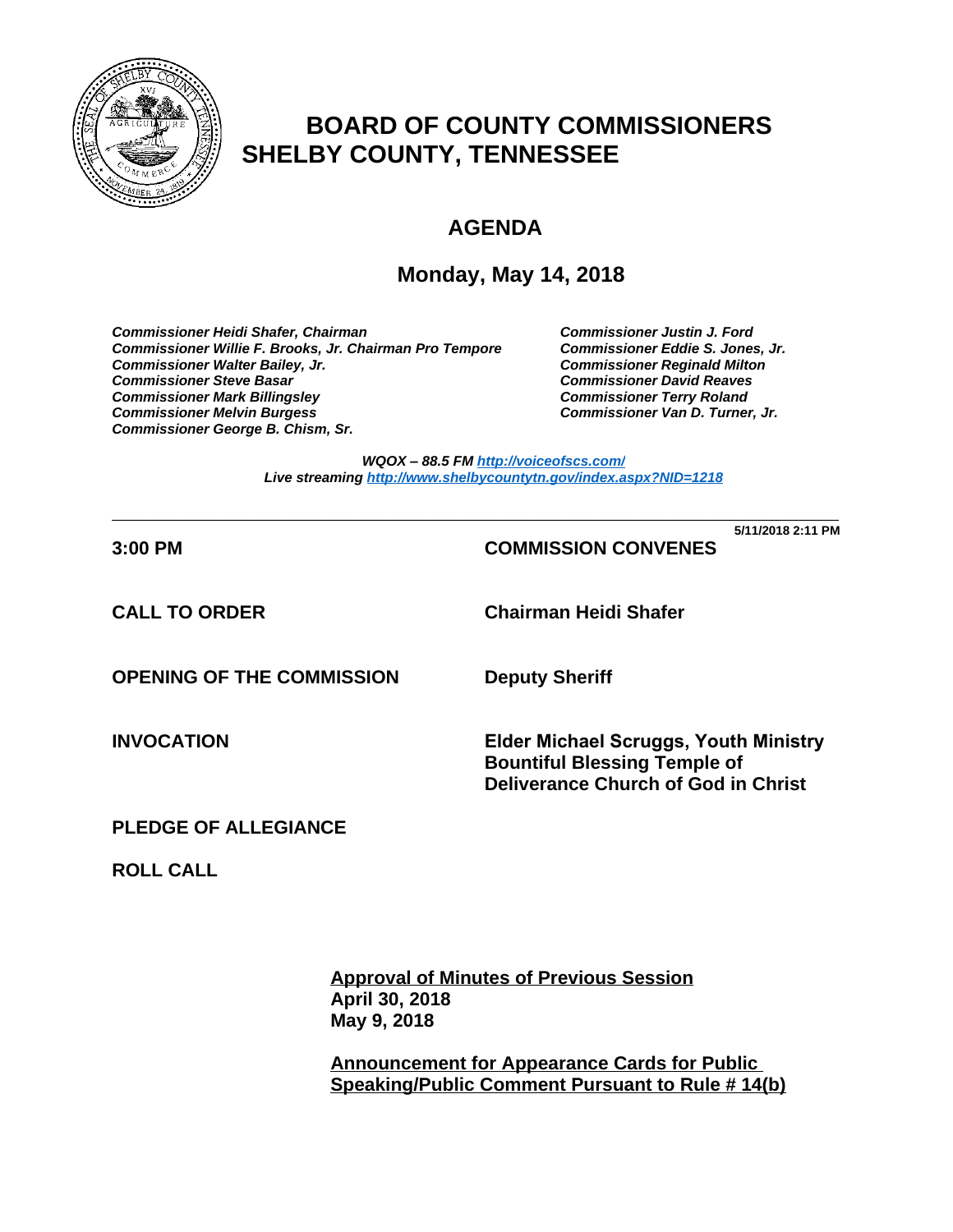## *C O N S E N T A G E N D A*

**Resolutions of Memorial, Sympathy and Commendation**

### **Zoning and Subdivisions**

**Reports and/or Resolutions for Standing Committees**

- **JONES Chairman, Budget and Finance Committee**
- **TURNER**

**Acting Chairman, Public Works Committee**

**TURNER Acting Chairman, Public Works Committee**

#### **ROLAND**

**Acting Chairman, Law Enforcement, Corrections & Courts Committee**

- **1. Resolution to request unclaimed balance of accounts remitted to State Treasurer under Unclaimed Property Act. Sponsored by Commissioner Eddie Jones.**
	- **2. Resolution lifting the Moratorium in excess of \$50,000.00 for the purposes of approving a contract with Fisher & Arnold, Inc. for design services for the Hacks Cross Road Widening CIP Project #301089 in the amount of \$796,260.00 and an extra work allowance in the amount of \$70,000 for a total amount of \$866,260.00 for the term from execution through June 30, 2023 or project completion. This item requires the FY 2018 expenditure and appropriation of Federal through State Grant Funds in the amount of \$693,008.00 and County CIP Funds in the amount of \$173,252.00 for a total amount of \$866,260.00. Sponsored by Commissioner David Reaves.**
		- **3. Resolution authorizing the Shelby County Division Of Public Works to apply for a roadside litter grant for the period July 1, 2018 to June 30, 2019. Sponsored By Commissioner David Reaves.**
		- **4. Resolution to lift the budget amendment Moratorium and amend the FY18 Operating Budget in the amount of \$15,000.00 and appropriate said funds from the Annie E. Casey Foundation for the Juvenile Detention Alternatives Initiative for the funding period of October 1, 2017 through September 30, 2018. This item requires the appropriation and expenditure of Grant Funds in the amount of \$15,000.00. Sponsored by Commissioner Mark Billingsley.**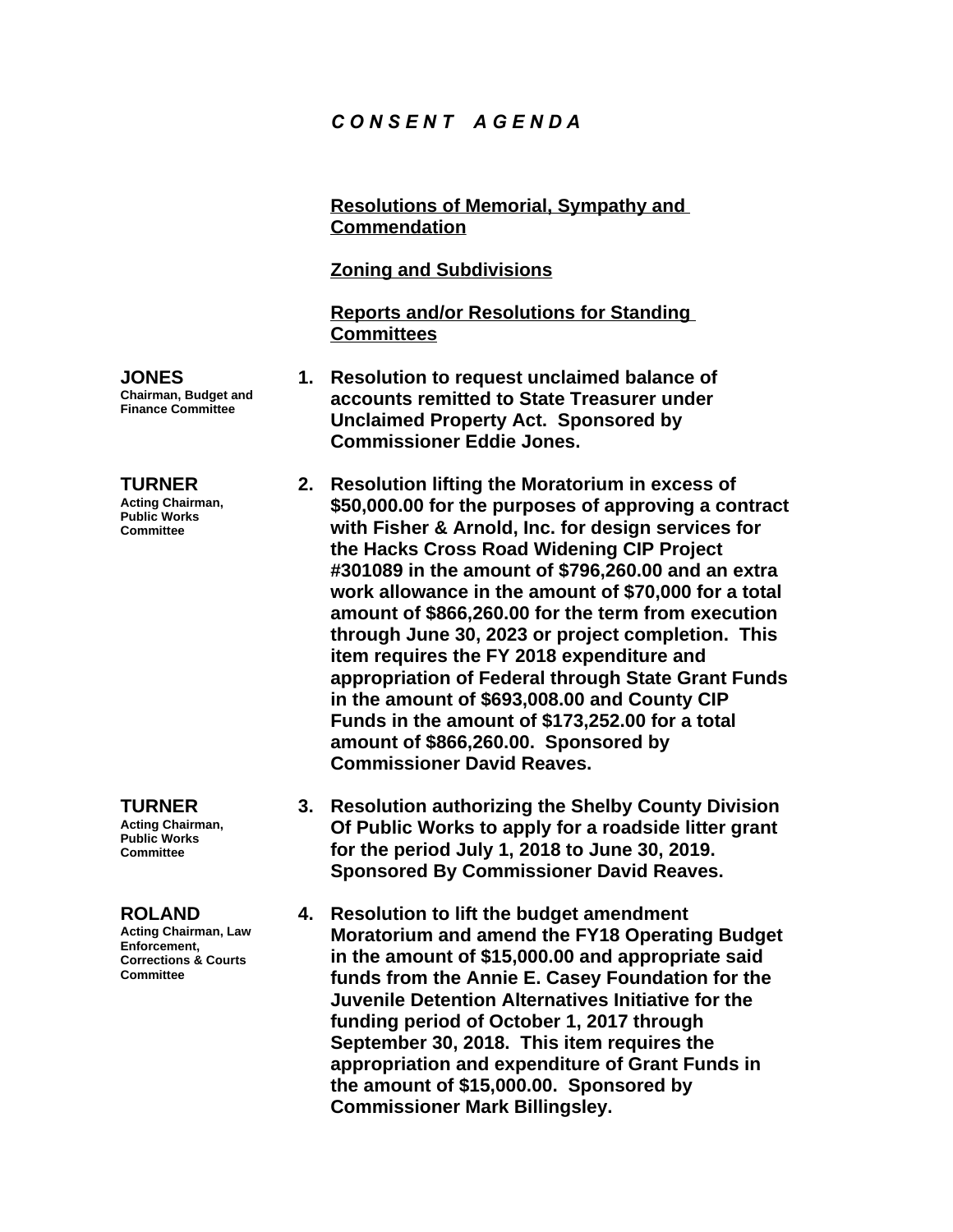**TURNER Acting Chairman, Education Committee**

- **5. Resolution ratifying and approving amendments in the total amount of \$110,556.00 by the Shelby County Board of Education to their Operating Budget for Fiscal Year 2018 as adopted by the Shelby County Board of Education on March 27, 2018. This resolution amends the General Fund for Shelby County Schools (SCS) to use salary savings for the Achieve 3000 Program in the amount of \$2,855,400.00 and to reclassify the Priority School State Grant from Federal Programs in the amount of \$3,774,671.00; amends the SCS Special Revenue Fund to use salary savings in the voluntary Pre-K Program for playground and other expenses in the amount of \$300,000.00; and amends the SCS Federal Programs Fund to increase iZone School Improvement Funds by \$646,274.00, to increase Memphis Virtual Stem Academy by \$418,709.00, to decrease the Preschool Development Grant by \$1,175,539 and to transfer the Priority School State Grant to the General Fund in the amount of \$3,774,671.00. This resolution does not increase the approved FY18 Funding level from Shelby County Government. Sponsored by Commissioner Walter L. Bailey, Jr.**
- **6. Resolution lifting the Moratorium in excess of 50,000.00 for the purpose of approving the Intergovernmental Agreement between the City of Memphis Division of Public Services and Neighborhoods and Shelby County Government for the operation of the East Shelby Branch Library from July 1, 2018 through June 30, 2019 with 3 renewal options. This item requires expenditure of General Funds in the amount of \$555,000.00. Sponsored by Commissioner Walter Bailey, Jr.**
- **7. Resolution lifting the Moratorium in excess of \$50,000.00 to approve a grant contract in the amount of \$3,000,000.00 with Shelby County Schools Foundation to fund Pre-Kindergarten Programs throughout Shelby County. This item requires the expenditure of FY19 General Funds in the amount of \$3,000,000.00. Sponsored by Commissioner Walter Bailey, Jr.**

**TURNER Acting Chairman, Education Committee**

**TURNER Acting Chairman, Education Committee**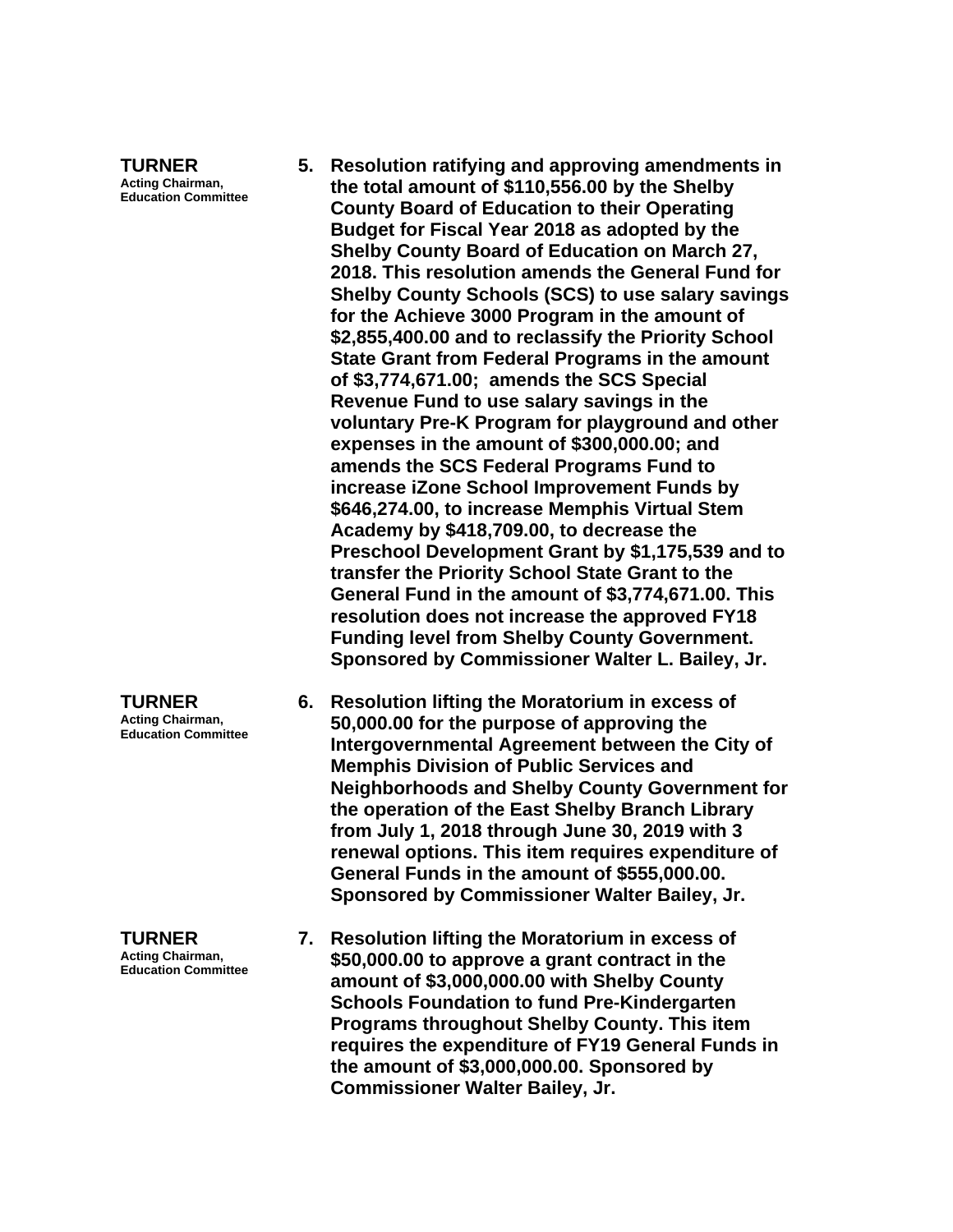**TURNER Acting Chairman, Education Committee**

**BROOKS Chairman, Economic Development & Tourism Committee**

**BURGESS Chairman, Community Services Committee**

- **8. Resolution lifting the Moratorium in excess of \$50,000.00 to approve a grant contract in the amount of \$500,000.00 with Porter-Leath to fund Early Head Start Programs. This item requires the expenditure of FY19 General Funds in the amount of \$500,000.00. Sponsored by Commissioner Walter Bailey, Jr.**
- **9. Resolution lifting the Moratorium in excess of \$50,000.00 and approving a disbursement agreement with the City of Millington to authorize the reimbursement of expenditures related to the City of Millington's support of the Millington Airport Authority's Economic Development Project for public infrastructure and redevelopment to the structure referred to as N-126 or the Barrel Hanger. This resolution requires the use of Economic Development Funds in the amount of \$100,000.00. Sponsored by Commissioner Terry Roland and Cosponsored by Chairman Heidi Shafer.**
- **10. Resolution to lift Moratorium for the general welfare of the public and approving an Interlocal Agreement between the Memphis Area Transit Authority and Shelby County Government for additional transit service to Shelby Farms Park for the term beginning April 1, 2018 through October 31, 2018. This item requires the expenditure of FY2018 Shelby County General Funds, Parks and Grounds Maintenance in the amount of \$75,000.00. Sponsored by Commissioner Melvin Burgess.**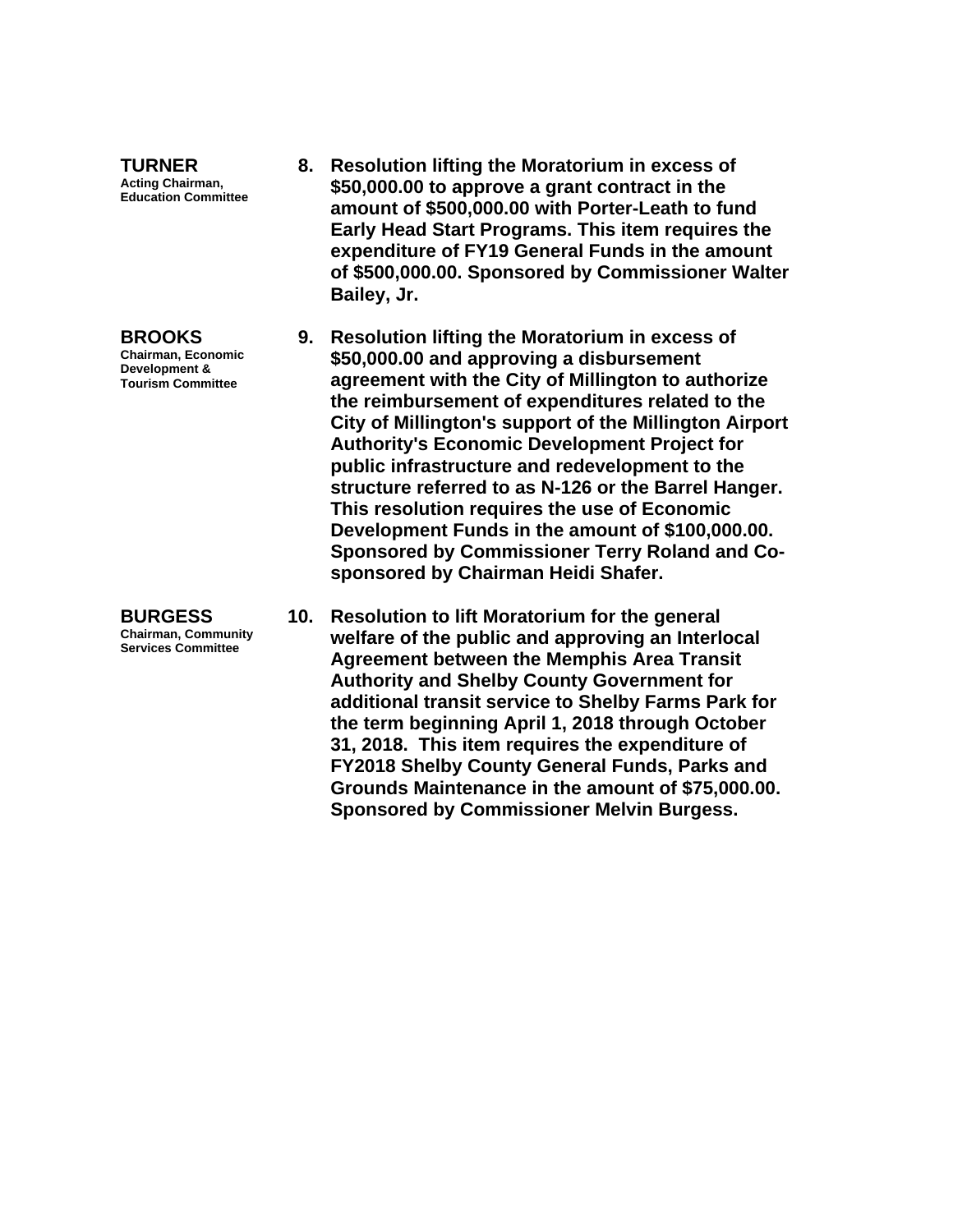**BURGESS Chairman, Community Services Committee**

**BURGESS Chairman, Community** 

**Services Committee**

**BURGESS Chairman, Community Services Committee**

- **11. Resolution lifting the budget amendments Moratorium for purposes of amending THE FY2018 Operating Budget in the amount of \$656,882.00 and the FY2018 Position Control Budget adding 4.75 FTEs to expend additional funding made available from the State of Tennessee Housing Development Agency for the provision of the Shelby County Community Services Agency Low-Income Home Energy Assistance Program for the period of July 1, 2017 through June 30, 2018. This item requires the appropriation and expenditure of FY2018 Federal thru State Grant Funds in the amount of \$656,882.00. Sponsored by Commissioner Melvin Burgess.**
- **12. Resolution lifting the budget amendments Moratorium for purposes of amending the FY2018 Operating Budget in the amount of \$1,096,950.00 and the FY2018 Position Control Budget adding 2.25 FTEs to accept and expend grant funds from the State of Tennessee Department of Human Services for the provision of the Shelby County Community Services Agency Community Services Block Grant Program for the period of April 1, 2018 through June 30, 2018. This item requires the appropriation and expenditure of FY2018 Federal thru State Grant Funds in the amount of \$1,096,950.00. Sponsored by Commissioner Melvin Burgess.**
	- **13. Resolution lifting the contracts in excess of \$50,000.00 Moratorium for purposes of approving a contract amendment with Cura Partners, LLC d/b/a Arcadia Home Care & Staffing for the provision of providing Homemaker, Personal Care and Adult Care Respite Services as authorized to eligible consumers in Shelby County in an amount not to exceed \$30,000.00 for a total contract amount of \$230,000.00 for the period of July 1, 2017 through June 30, 2018. This item requires expenditure of FY2018 State Grant Funds in the amount of \$30,000.00. Sponsored by Commissioner Melvin Burgess.**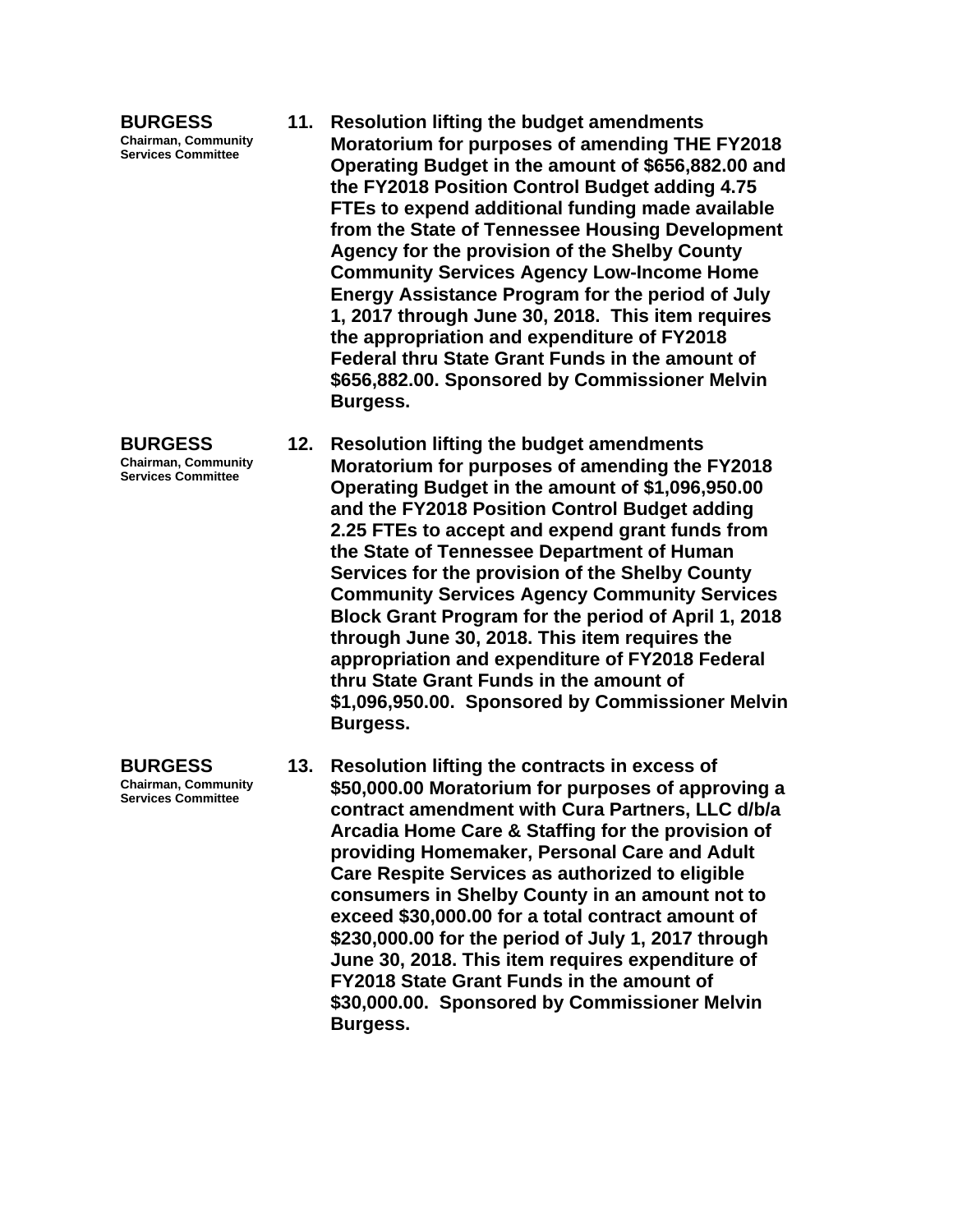**BURGESS Chairman, Community Services Committee**

- **BURGESS Chairman, Community**
- **Services Committee**

**BURGESS Chairman, Community Services Committee**

- **14. Resolution lifting the contracts in excess of \$50,000.00 Moratorium for purposes of approving a contract amendment with Good Hands Community Care, LLC for the provision of providing Homemaker, Personal Care and Adult Care Respite Services as authorized to eligible consumers in Fayette, Tipton and Shelby Counties in an amount not to exceed \$40,000.00 for a total contract amount of \$140,000.00 for the period of July 1, 2017 through June 30, 2018. This item requires expenditure of FY2018 State Grant Funds in the amount of \$40,000.00. Sponsored by Commissioner Melvin Burgess.**
- **15. Resolution lifting the contracts in excess of \$50,000.00 Moratorium for purposes of approving a contract amendment with First Choice Community Services, Inc. d/b/a First Choice Home Care Services for the provision of providing Homemaker, Personal Care and Adult Care Respite Services as authorized to eligible consumers in Fayette, Lauderdale, Tipton and Shelby Counties in an amount not to exceed \$25,000.00 for a total contract amount of \$175,000.00 for the period of July 1, 2017 through June 30, 2018. This item requires expenditure of FY2018 State Grant Funds in the amount of \$25,000.00. Sponsored by Commissioner Melvin Burgess.**
- **16. Resolution lifting the contracts in excess of \$50,000.00 Moratorium for purposes of approving a contract amendment with Metropolitan Inter-Faith Association d/b/a MIFA for the provision of providing congregate meals, home delivered meals, Nutrition Services Incentive Program, Nutritional Counseling and Transportation Services as authorized to eligible consumers in Shelby County in an amount not to exceed \$76,000.00 for a total contract amount of \$1,733,776.00 for the period of July 1, 2017 through June 30, 2018. This item requires expenditure of FY2018 State Grant Funds in the amount of \$50,000.00 and the expenditure of FY2018 Federal thru State Grant Funds in the amount of \$26,000.00. Sponsored by Commissioner Melvin Burgess.**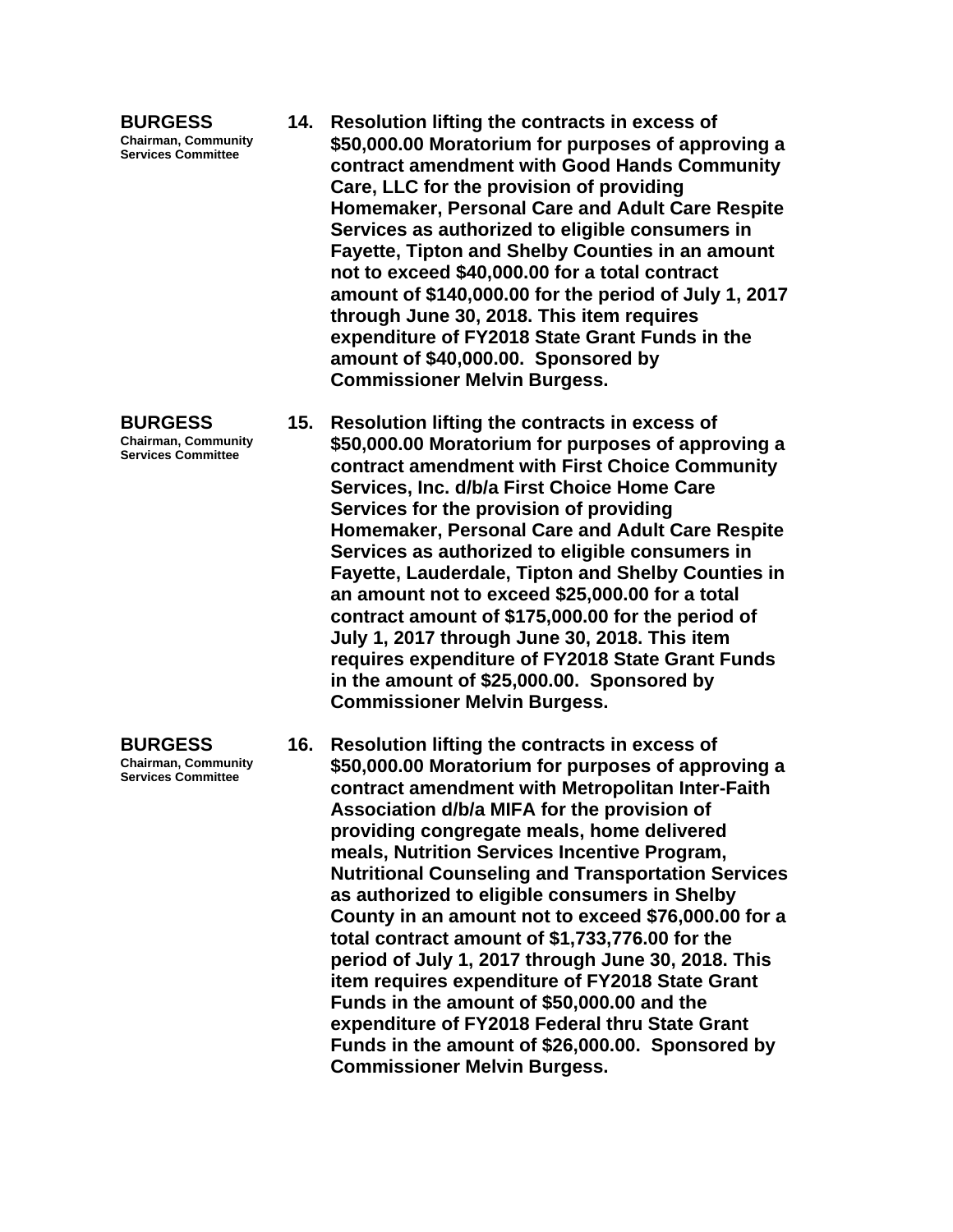| <b>BURGESS</b><br><b>Chairman, Community</b><br><b>Services Committee</b>             | 17. | <b>Resolution lifting the Moratorium in excess of</b><br>\$50,000.00 to approve a contract with the<br><b>Community Alliance for the Homeless in the</b><br>amount of \$230,000.00 to provide planning, grants<br>management, database administration and clinical<br>services to reduce homelessness in Shelby County<br>for the period of July 1, 2018 through June 30, 2019<br>with 3 annual options to renew. This item requires<br>the expenditure of FY 2019 General Funds in the<br>amount of \$230,000.00 Sponsored by<br><b>Commissioner Melvin Burgess and Co-sponsored</b><br>by Commissioner Mark Billingsley. |
|---------------------------------------------------------------------------------------|-----|----------------------------------------------------------------------------------------------------------------------------------------------------------------------------------------------------------------------------------------------------------------------------------------------------------------------------------------------------------------------------------------------------------------------------------------------------------------------------------------------------------------------------------------------------------------------------------------------------------------------------|
| <b>BILLINGSLEY</b><br>Vice Chairman,<br><b>General Government</b><br><b>Committee</b> | 18. | <b>Resolution approving the Election of Notaries</b><br>Public for appointment and/or reappointment for<br><b>Shelby County Tennessee. Sponsored by</b><br><b>Commissioner Melvin Burgess.</b>                                                                                                                                                                                                                                                                                                                                                                                                                             |
| <b>BILLINGSLEY</b><br>Vice Chairman.<br><b>General Government</b><br>Committee        | 19. | <b>Resolution approving the County Mayor's</b><br>nomination of Dr. Louis L.Yu Lin, and Eric Tidquist<br>for appointment to the Memphis and Shelby County<br>Air Pollution Control Board. Sponsored by<br><b>Commissioner Justin Ford.</b>                                                                                                                                                                                                                                                                                                                                                                                 |
| <b>BILLINGSLEY</b><br>Vice Chairman,<br><b>General Government</b><br><b>Committee</b> | 20. | <b>Resolution approving the nomination of Eric</b><br>Mathews for appointment to the Memphis and<br><b>Shelby County Center City Revenue Finance</b><br><b>Corporation. Sponsored by Commissioner Justin</b><br>Ford.                                                                                                                                                                                                                                                                                                                                                                                                      |
| <b>BILLINGSLEY</b><br>Vice Chairman.<br><b>General Government</b><br><b>Committee</b> | 21. | Resolution approving the EOC Office to serve as<br>the Clearinghouse for all contracts over \$50,000<br>during the Moratorium period ending August 31,<br>2018 and approving the steps required for items to                                                                                                                                                                                                                                                                                                                                                                                                               |

**CHISM Chairman, Audit Committee**

**22. Resolution receiving and filing the 3rd Quarter Report of the Shelby Farms Park Conservancy for the year ending June 30, 2018. Sponsored by Commissioner George Chism.**

**be placed on the Shelby County Board of** 

**by Chairman Heidi Shafer.**

**Commissioners Committee Agendas. Sponsored**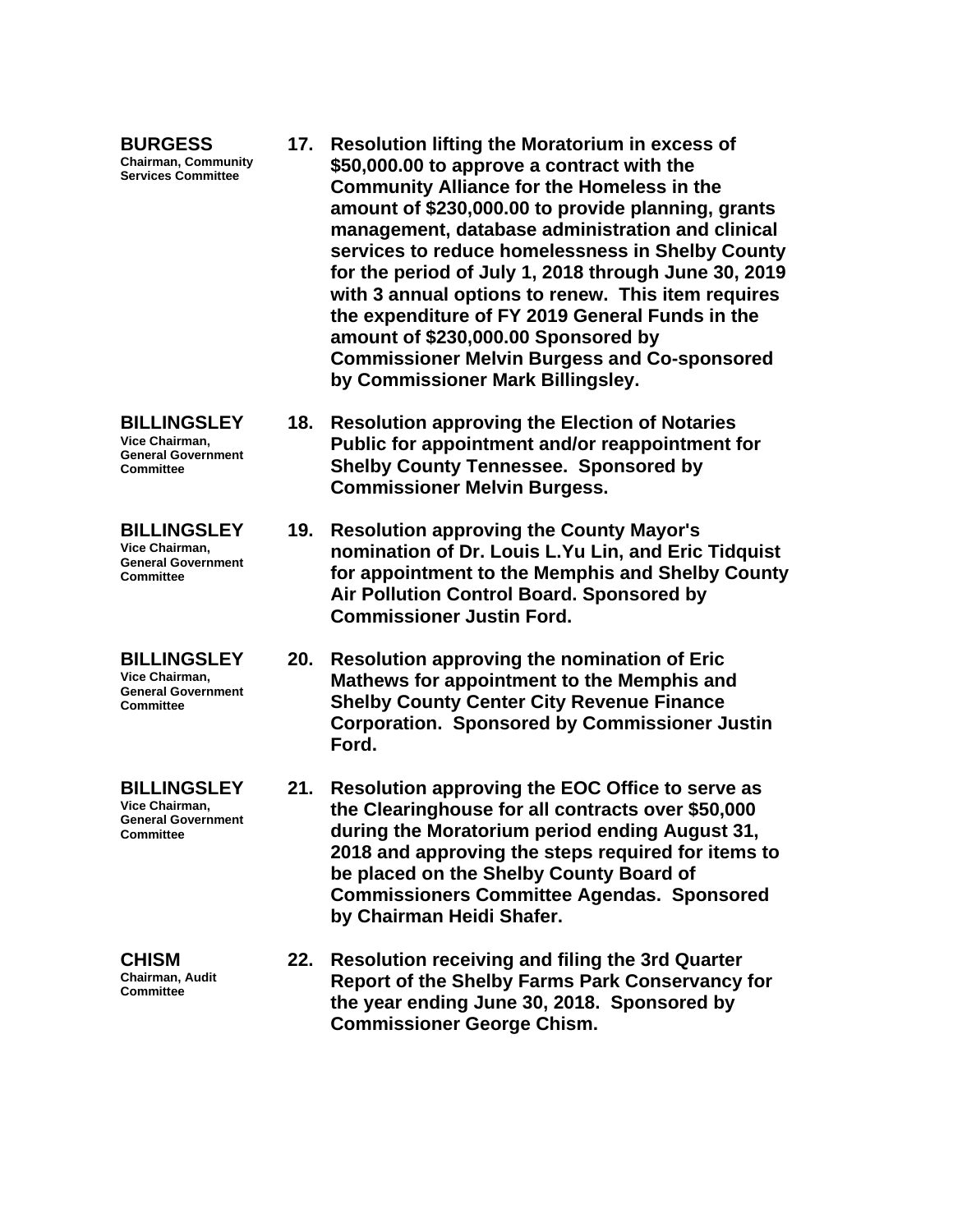| <b>CHISM</b><br>Vice Chairman,<br><b>Delinquent Tax</b><br><b>Property Committee</b>                         |     | 23. Resolution approving the sale of eighty four<br>County owned delinquent tax parcels, acquired<br>from various Shelby County tax sales, to identified<br>purchasers at various prices collectively totaling<br>\$54,910.00, pursuant to the sale provisions of<br>Tennessee Code Annotated, Section 67-5-2507, and<br>authorizing the Shelby County Mayor to execute<br>quit claim deeds. Sponsored by Commissioner<br><b>Melvin Burgess.</b>                                               |
|--------------------------------------------------------------------------------------------------------------|-----|------------------------------------------------------------------------------------------------------------------------------------------------------------------------------------------------------------------------------------------------------------------------------------------------------------------------------------------------------------------------------------------------------------------------------------------------------------------------------------------------|
| <b>TURNER</b><br>Chairman, Equal<br>Opportunity<br><b>Committee</b>                                          |     | 24. Resolution amending the FY 2018 Capital<br>Improvement Budget in the amount of \$89,970.00<br>and approving a contract in the amount of<br>\$469,970.00 between Shelby County Government<br>and B Four Plied, Inc., for construction services for<br>the roof replacement at 160 North Main Street. This<br>item requires expenditure and appropriation of FY<br>2018 Capital Improvement Program Funds in the<br>amount of \$469,970.00. Sponsored by<br><b>Commissioner Steve Basar.</b> |
| <b>BASAR</b><br>Chairman, Facilities,<br>Real Property, &<br><b>Capital Improvements</b><br><b>Committee</b> | 25. | <b>Resolution lifting the Moratorium in excess of</b><br>\$50,000.00 and to amend the FY 2018 Capital<br>Improvement Budget in the amount of \$810,000.00<br>and approve a contract of sale with Scan Interiors,<br>Inc. for the purchase of 5.22 acres of improved real<br>property located at 1826 Sycamore View Road for<br>\$1,800,000.00; and appropriating \$1,810,000.00<br>from the FY 2018 Capital Improvement Program<br>Budget for the acquisition and closing costs for            |

**Commissioner Steve Basar.**

**Health Administration relocation. Sponsored by**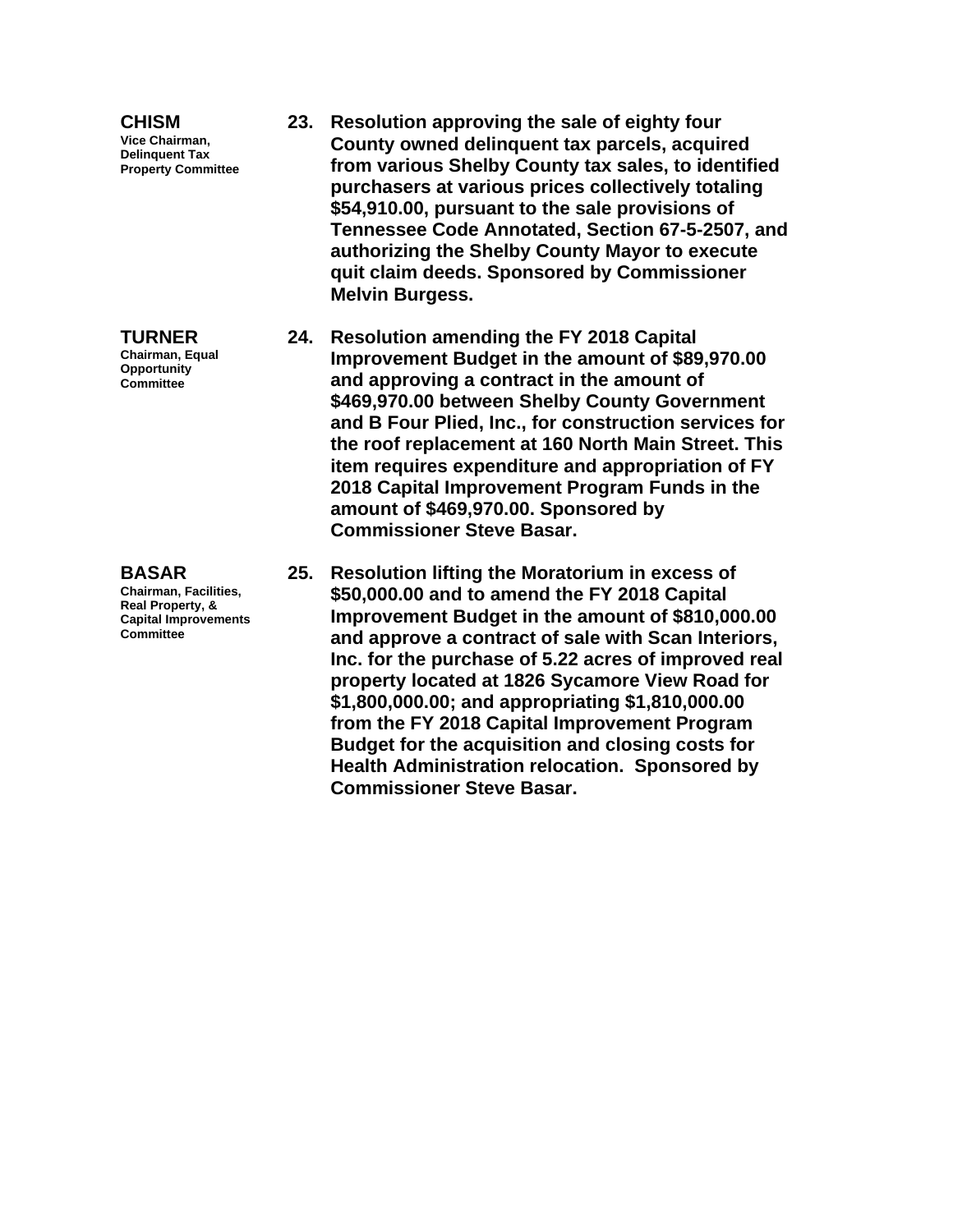#### **BASAR**

**Chairman, Facilities, Real Property, & Capital Improvements Committee**

**26. Resolution lifting the contracts in excess of \$50,000.000 Moratorium for the purpose of amending the FY2018 Capital Improvement Program Budget and approving a contract between Shelby County Government and West Memphis Fence and Construction Company, Incorporated in the amount of \$148,190.00, with a contingency of \$14,810.00, for a total amount of \$163,000.00 for material and installation of fencing, gating and access control at the Sheriff's Substation Complex located at 11670 Memphis-Arlington Road. This item requires the appropriation and expenditure of FY2018 Capital Improvement Program Funds in the amount of \$163,000.00. Sponsored by Commissioner Steve Basar.**

**Approval of the Consent Agenda**

*R E G U L A R A G E N D A*

**Elections, Appointments, and Confirmations**

**27. Resolution approving the County Mayor's nomination of Joseph Crone for appointment to the Shelby County Conservation Board. Sponsored by Commissioner Justin Ford. (SENT DOWN WITHOUT RECOMMENDATION IN MAY 9, 2018 COMMITTEE MEETING)**

### **Ordinances**

**28. ORDINANCE - SECOND READING - An ordinance amending the zoning map portion of the Memphis and Shelby County Unified Development Code to remove the 0.3-acre property municipally known as 1530 Whitten Road from the R-8 Single-Family Zoning District and adding it to the CMU-1 Commercial Mixed Use District. Sponsored by Commissioner Terry Roland.**

**BILLINGSLEY Vice Chairman, General Government Committee**

**ROLAND Chairman, Land Use, Planning, Transportation & Codes Committee**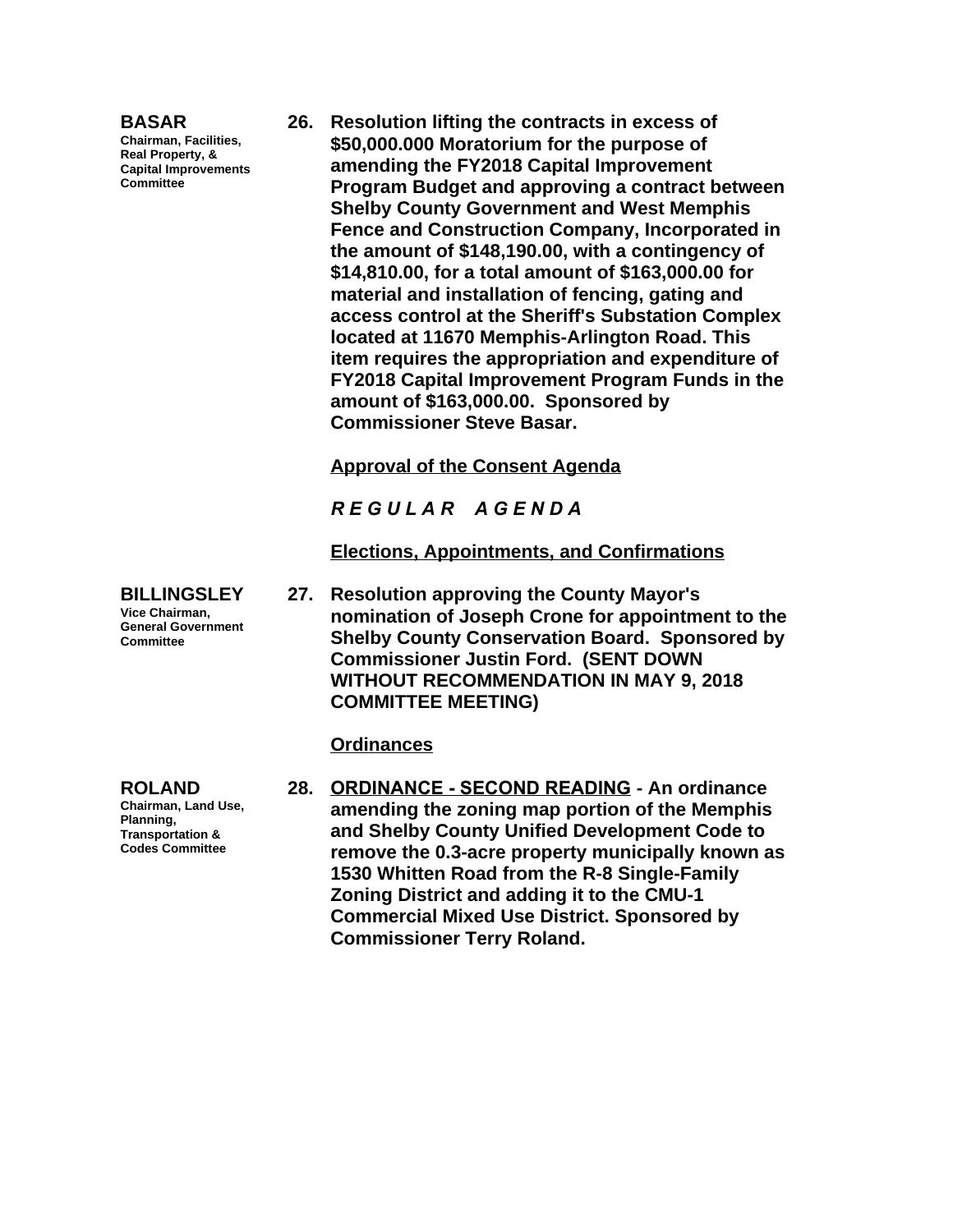#### **ROLAND**

**Chairman, Land Use, Planning, Transportation & Codes Committee**

- **29. ORDINANCE SECOND READING A joint ordinance amending the Memphis and Shelby County Unified Development Code as adopted by the City of Memphis on August 10, 2010 and by Shelby County on August 9, 2010, to revise and enhance the joint zoning and subdivision regulations by amending regulations addressing landfills, ownership of used car lots, landscaping around certain parking lots, parking requirements in the university overlay, revocation of street and alley closure applications, written interpretations of the code, encroachments into building setbacks, definitions and other provisions of the Code; being Case No. ZTA 18-001. Sponsored by Commissioner Terry Roland.**
- **30. ORDINANCE THIRD READING An ordinance by the Board of Commissioners of Shelby County, Tennessee, to propose an amendment to the Shelby County Charter to change the salary provisions for the Mayor and Charter Officers such that the salaries are governed by the provisions of State Statute, and requesting the Shelby County Election Commission to conduct a referendum on the question at the next Countywide General Election. Sponsored by Commissioner Walter Bailey, Jr.**

**Zoning and Subdivisions**

**Reports and/or Resolutions for Standing Committees**

**31. Resolution reappointing Julian T. Bolton Legislative Policy Advisor for the Shelby County Board of Commissioners for the Calendar Year 2018. Sponsored by Chairman Heidi Shafer and Co-Sponsored by Commissioner Eddie S. Jones, Jr., Commissioner Reginald Milton and Commissioner Van D. Turner, Jr.**

**BILLINGSLEY Vice Chairman, General Government Committee**